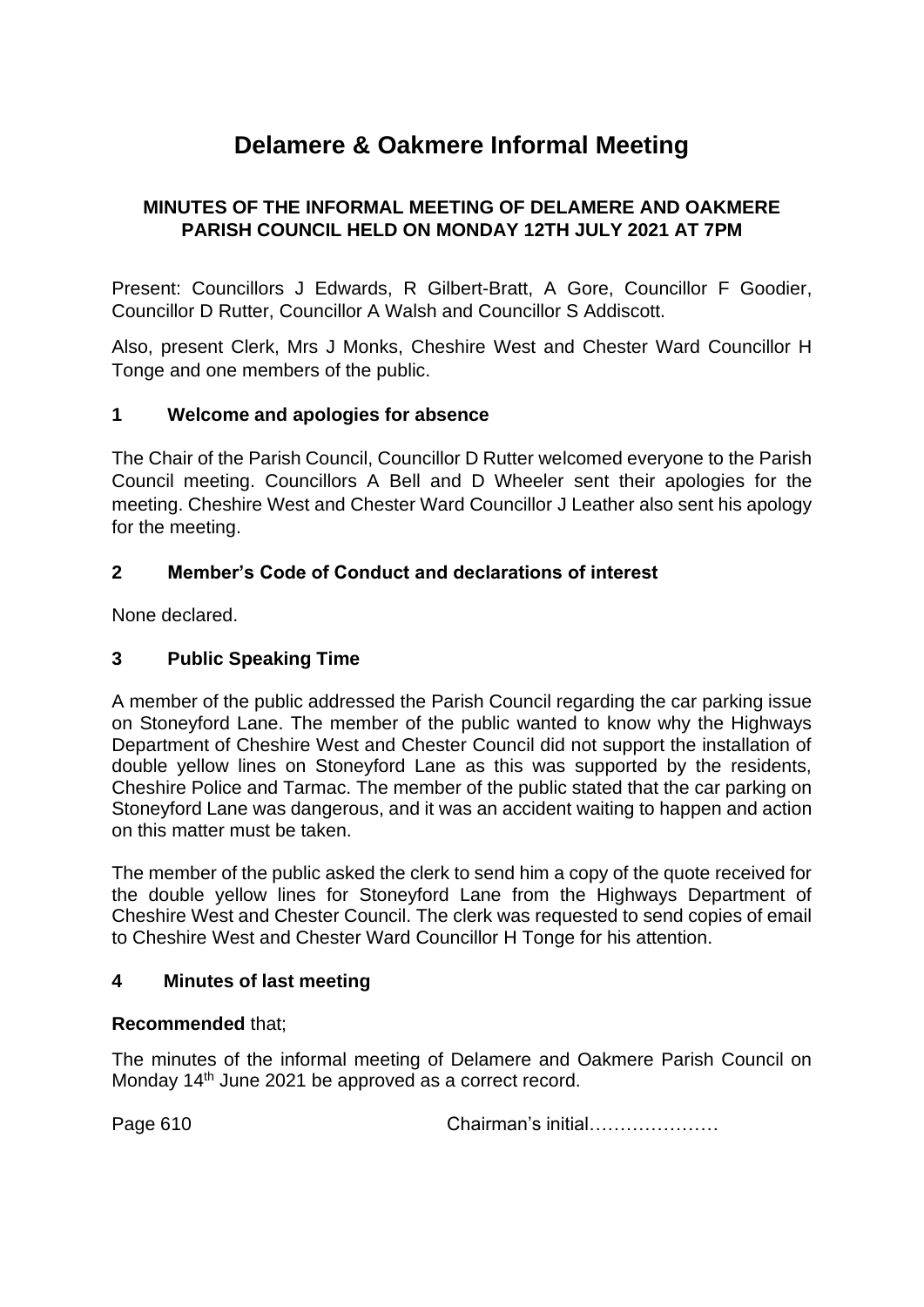# **5 Progress Reports and Outstanding Items**

The clerk had received an acknowledgement from the Planning Enforcement Department of Cheshire West and Chester Council regarding the bridleway at Go Ape and they will now investigate this matter.

The clerk had reported the list of road signs with the defects to Cheshire West and Chester Council for their attention.

Councillor J Edwards reported that there were signs on Station Road which required attention and the clerk was asked to report these to the Highways Department of Cheshire West and Chester Council for their attention. The clerk reported this under HW349058296.

#### **6 Correspondence**

None.

#### **7 Planning**

The planning applications that had been received up to  $12<sup>th</sup>$  July 2021 were considered.

#### **Recommended** that;

- (a) No objections were to be made to 21/01907/FUL, Two Storey Side extension, Ottersbank Farm Fishpool Road Delamere.
- (b) No objections were to be made to 21/02248/FUL, Detached garage, Delamere House Eddisbury Hill Delamere.
- (c) No objections were to be made to 21/02282/FUL, Two storey and single storey rear extension with associated alterations. 89 Station Road Delamere.

#### **8 Finance**

The clerk reported that the current bank balances were as follows and bank statements showing these amounts were presented and signed by the Chairman.

Bank account balance is £25,125.40 as at 30<sup>th</sup> June 2021.

No unpaid cheques, nil income.

Earmarked funds as follows; £2,000 for Frith Avenue project, resolved to spend in November 2019 minutes. £1,500 for speed limit reduction for Chester Road Delamere, resolved to spend in March 2021 minutes.

Page 611 Chairman's initial…………………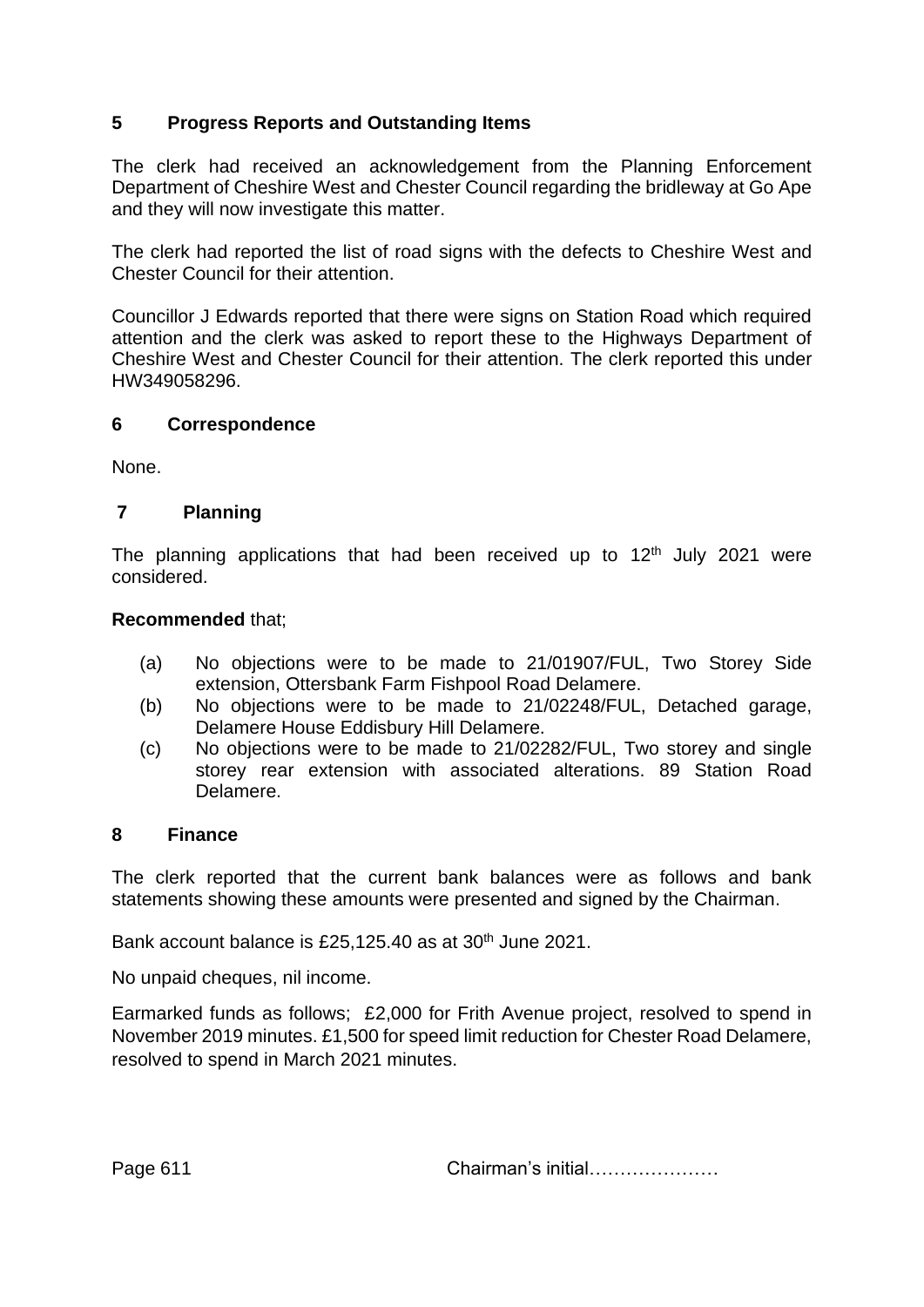# **Recommended** that;

the following payments be authorised;

| Method<br>οf<br>payment            | Payee                            | Particulars of payment                                       | Amount  |
|------------------------------------|----------------------------------|--------------------------------------------------------------|---------|
| Standing<br>Order 21 <sup>st</sup> | <b>Clerk</b>                     | Salary for July                                              | £386.96 |
| Standing<br>Order 21 <sup>st</sup> | <b>Cheshire Pension Fund</b>     | &<br><b>Employers</b><br>employees'<br>contribution for July | £143.86 |
| 001131                             | <b>Clerk</b>                     | <b>Expenses for July</b>                                     | £26.00  |
| 001132                             | <b>Cheshire Community Action</b> | Annual subs                                                  | £20.00  |

# **9 August Recess**

As there is no meeting of the Parish Council in August it was;

#### **Recommended** that;

Planning – The Clerk should liaise with the Chairman and Vice Chairman on planning applications received during the Recess with subsequent discussion with all other Councillors.

The Chairman, Vice Chairman and the Clerk be authorised to deal with all routine matters during the Recess with discussion with all other Councillors.

The signing of required cheques to be undertaken by authorised signatories in accordance with the bank mandates and then detailed on the September payment schedule.

#### **10 Stoneyford Lane Car Parking issues**

The clerk confirmed that she had contacted the local PCSO on the matter as requested.

The member of the public had produced a proposal which the clerk had sent to the Highways Department of Cheshire West and Chester Council, and they have stated that the cost is in the region of £1,500.

The clerk was asked to contact the Highways Department of Cheshire West and Chester Council to request a detailed quote and confirmation of the amount.

Page 612 **Chairman's initial………………**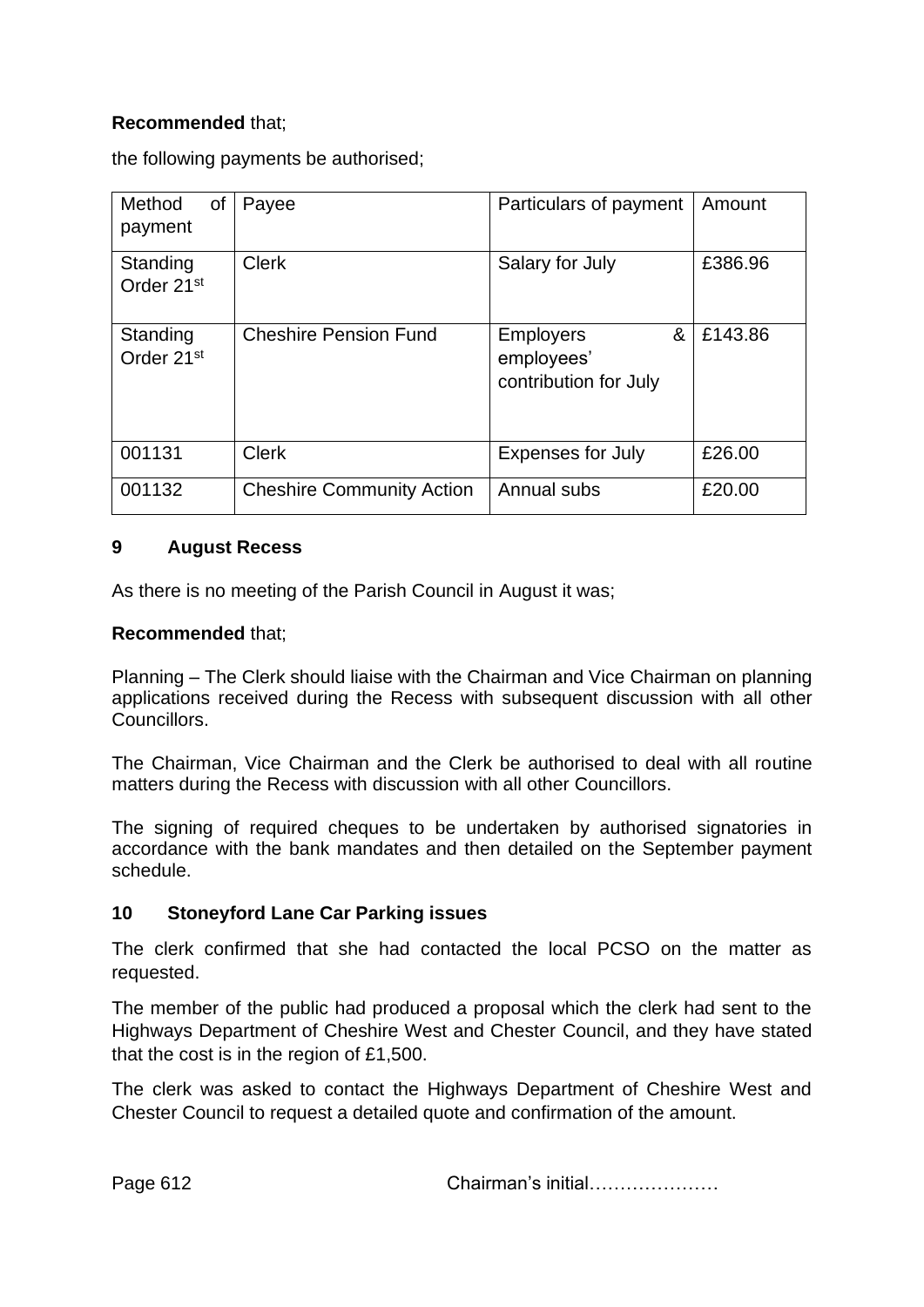Upon receipt of the detailed quote for the exact amount the clerk was asked to contact Tarmac to see if they would provide the funding for this.

# **11 Pale Heights Information Boards**

Further quotes for the information boards had been obtained and the clerk had circulated these with the agenda. The clerk confirmed that she had contacted English Heritage but had been informed that this project would not be eligible for a Historic England grant as it does not meet the criteria.

# **Recommended** that;

The clerk was asked to contact the member of the public stating that the Parish Council would not be able to provide funding for the information boards for Pale Heights at this time due to other financial commitments. The member of the public was welcome to apply for funds from other sources.

# **12 Little Wood/Bowyers Waste**

The clerk confirmed that she had contacted Cheshire West and Chester Ward Councillor H Tonge and he had offered to meet a Parish Council representative on site. An onsite meeting with a member of the Greenspace Team had been arranged for Thursday 15<sup>th</sup> July 2021 at 2.30pm. Councillor A Gore will attend with Councillor D Rutter and Cheshire West and Chester Ward Councillor H Tonge.

# **13 Grit bin and salt**

Further to the March 2021 Parish Council minutes the clerk was asked to provide a quote for the September Parish Council meeting for three grit bins and and salt for the following locations;

Flaxmere Way, Chrimes Drive and for Racecourse Lane. All three sites were on unadopted roads and as such will not need prior approval from Cheshire West and Chester Council.

# **14 Grant and Donations**

The clerk confirmed that this agenda item was requested as per the January 2021 Parish Council meeting. The grant and donation procedure was discussed.

# **Recommended** that;

No further action was necessary and that the grants/donations would be discussed at the January 2022 meeting. The clerk will provide an updated financial position of the Parish Council at this time.

Page 613 **Chairman's initial………………**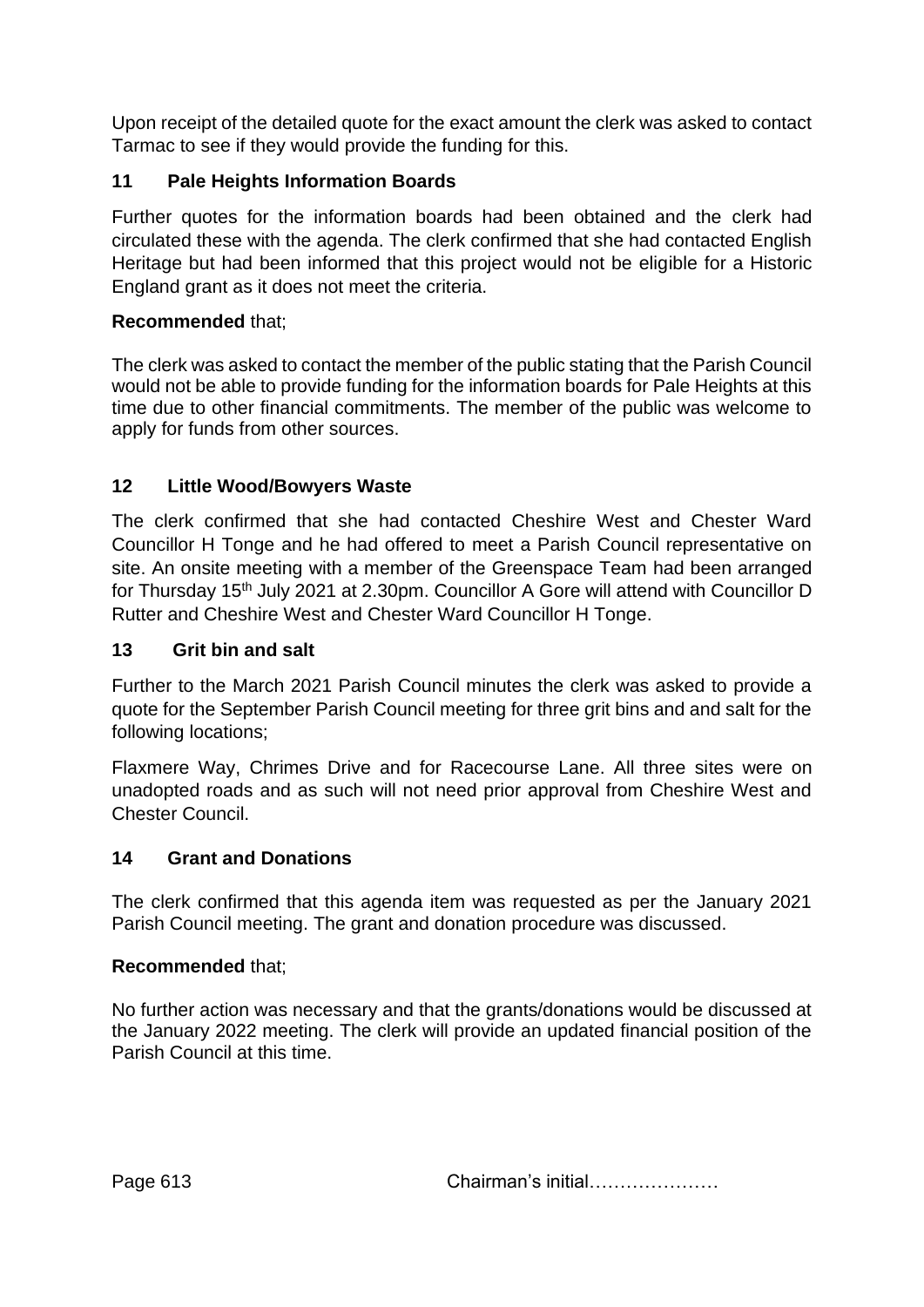# **15 Village signage**

The clerk confirmed she had contacted the landowner regarding the metal Oakmere sign on Abbey Lane opposite the Fishpool Inn. They had confirmed that any contractor can view it from the road to get quotes. Once the work had been agreed only one contractor may enter the field on foot, no vehicles will be allowed to access the sign as the field is full of crops.

The clerk and Councillor A Gore had contacted several companies requesting quotes for the repair. The clerk had obtained two quotes for £480.00 and £420.00. Councillor A Gore had obtained a quote for a new post which would be approx. £80.00, but no quote for refurbishment of the sign.

The clerk confirmed that there was an additional Oakmere sign on the A556 on the southwest sign of the traffic lights at the junction of A556 and A49) near the lay-by.

The clerk was asked to contact Northwich Town Council for a further quote to include the additional sign.

Councillor A Gore will also provide a quote for both signs for consideration at the September Parish Council meeting.

The clerk had contacted the Highways Department of Cheshire West and Chester Council regarding additional new village signage. They stated that any signage would have to be approved by the Highways Department and funded by the Parish Council and the cost was likely to be expensive as traffic management would be required in order to install. In order for them to provide a quote they would require specific details regarding the number of signs required and specific proposed locations, ideally on a map with the proposed sites marked on.

# **16 Training Course for Councillor Addiscott**

The clerk has received an invoice for £40.00 for a course booked by Councillor S Addiscott on 16th June 2021, however Cheshire Association of Local Councils are not sure that she was in attendance.

It was confirmed that Councillor S Addiscott did not attend.

#### **Recommended** that;

The invoice was returned to Cheshire Association of Local Councils stating that Councillor S Addiscott did not attend and as such would not be paid.

# **17 Membership of Cheshire Community Action**

The clerk had received an email regarding the annual membership for the Parish Council for Cheshire Community Action. The cost of the membership for 2021/2022 is £20.00

Page 614 Chairman's initial…………………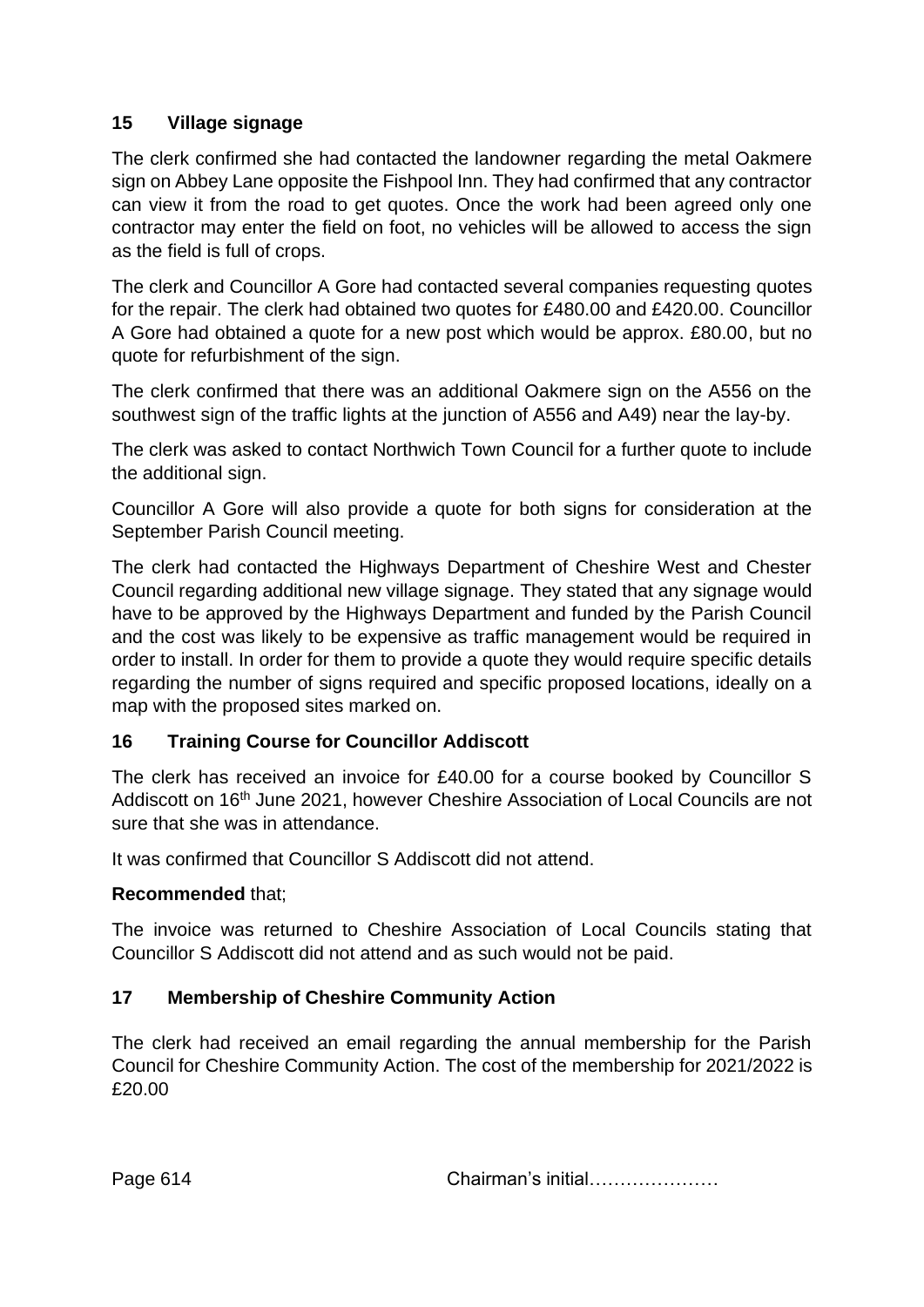# **Recommended** that;

The Parish Council renews the membership for Cheshire Community Action at the cost of £20.00 for 2021/2022.

# **18 Christmas illuminated light trail in Delamere Forest**

The clerk had received an email dated  $25<sup>th</sup>$  June 2021 regarding a Christmas illuminated light trail that Forestry England is planned for the festive period and Councillor A Bell had attended an information session regarding the planned event and tickets for this were now on public sale.

# **19 Lane End/New Beginnings grant application form**

The clerk had contacted Lane End regarding the request for funding and they had sent a grant application form for completion. The Parish Council's comments regarding the roundabout and speed would be dealt with as a separate matter.

# **Recommended** that;

The clerk should apply for a grant of £500 towards the Frith Avenue project.

Councillor F Goodier confirmed a neighbour on Frith Avenue had undertaken some mowing.

It was commented that the field had moles hills but it was felt it best to leave it as is.

# **20 Update from Cheshire West and Chester Councillors**

Cheshire West and Chester Ward Councillor H Tonge reported that there were two current consultations which have been issued by Cheshire West and Chester Council, The [Learning Disability and Autism Services consultation](https://participatenow.cheshirewestandchester.gov.uk/hub-page/learning-disability-and-autism-services-consultation) and a Local Plan consultation. Cheshire West and Chester Ward Councillor confirmed that there was a virtual Cabinet meeting and then a further meeting planned regarding the changes to waste collection.

# **21 Councillor's report and future agenda items**

Councillor D Rutter confirmed that he had attended the opening event for the new vistiors centre. Representatives from the Parish Council had been invited for a tour of the nursery on site and the clerk was asked to contact the Forestry Commission to arrange this.

Councillor F Goodier asked the clerk to contact the Forestry Commission to request that they cut back the overhanging trees near to Frith Avenue field.

Page 615 **Chairman's initial………………**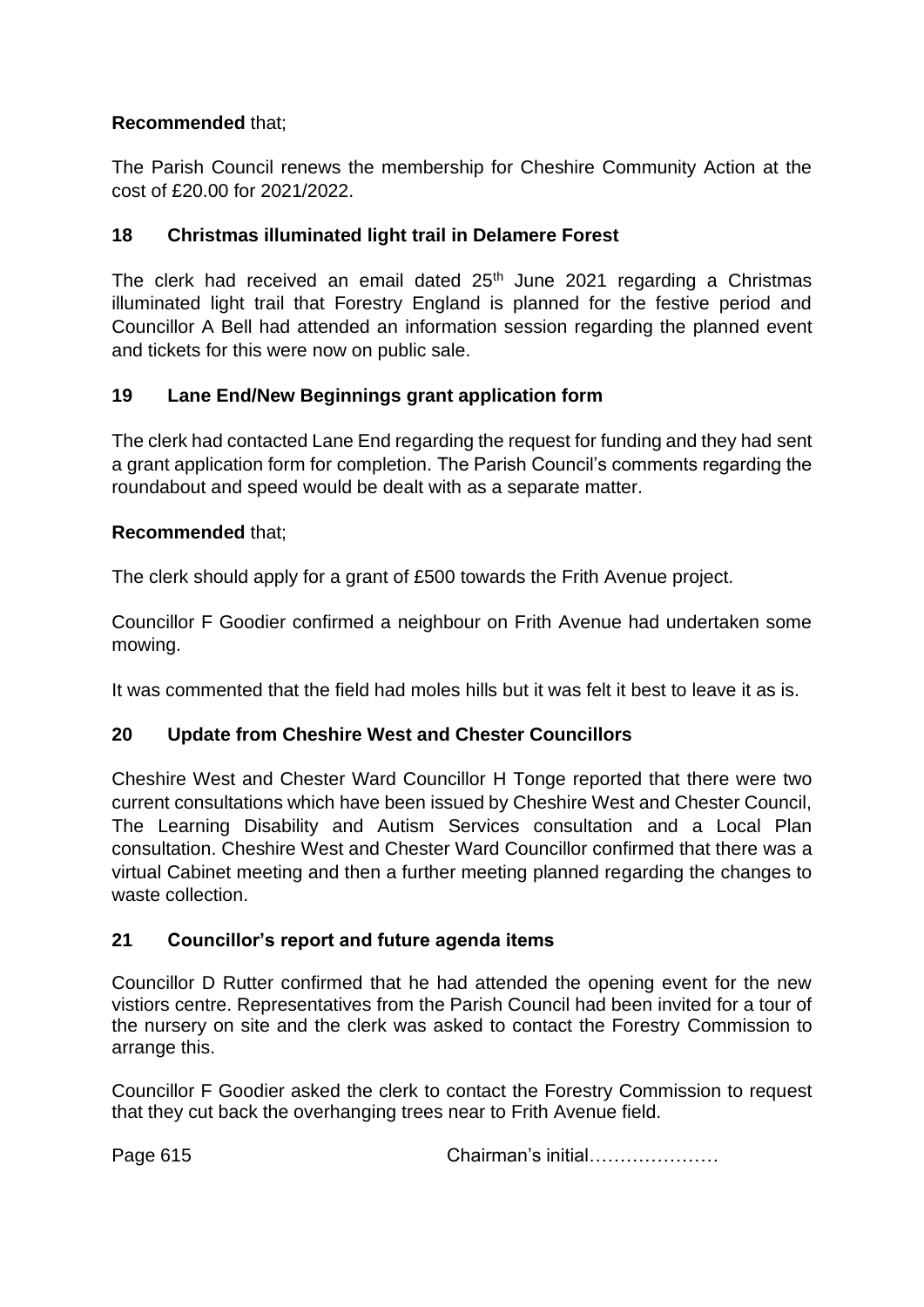Councillor F Goodier reported that she had received an offer of assistance from a Darnhall Parish Councillor regarding a Neighbourhood Plan as they have received completed one for Darnhall Parish Council.

Councillor F Goodier reported that the orange netting is not providing any security for pedestrians on the footpath on the railway bridge as there is a dangerous drop between the road and the railway line. The clerk was asked to report this as a dangerous hazard to the Highways Department of Cheshire West and Chester, Network Rail and the Forestry Commission for their attention. The clerk reported to the Highways Department of Cheshire West and Chester Council under HW349640218. The report number for Network Rail is 210715-00376.

Councillor R Gilbert-Bratt asked if the Parish Council could submit a request for a reduction in the speed limit on the A49 from Cotebrook to the traffic lights as every other direction the speed limit was 50mph. The clerk will ask the PCSO to monitor speeding in this area and submit a request to the Highways Department of Cheshire West and Chester Council.

Councillor A Gore asked the clerk to contact the Highways Department of Cheshire West and Chester Council for an update on the speed limit request around Delamere school.

Councillor D Ruttter asked the clerk to contact the Forestry Commission to see if they had any plans for a beacon/bonfire at Pale Heights for the Queens Jubilee event next year.

Councillor A Gore asked Cheshire West and Chester Ward Councillor H Tonge if Cheshire West and Chester Council were going to go more on-site meeting now that restrictions have been lifted. Councillor A Gore was not happy regarding the state of the roads in particularly the pot holes on Eddisbury Hill and Stoney Lane.

# **22 Date, time and location of next meeting**

The next Parish Council meeting is Monday 20<sup>th</sup> September 2021 at 7pm.

The clerk confirmed that she had contacted the Secretary of Delamere Community centre regarding booking a face-to-face meeting in September. The Secretary has confirmed that the Bowling room is available from 7pm and the Hall Hire charge is £10.00. Part of the Hall Hire agreement now includes the requirement for the person who is hiring the hall to clean it. The Secretary of the Community Centre has confirmed cleaning is only done by the community centre three mornings per week and as the Bowling room is let on Monday afternoons everything including handles, switches, tables and chairs must be wiped by the Parish Council prior to using it as the room will not be clean. The Parish Council would then after the meeting be required as part of the hiring agreement to then clean everything after use, including handles, switches and any tables and chairs it uses. The clerk will circulate the hiring conditions to all the Parish Councillors for their attention.

Page 616 **Chairman's initial………………**